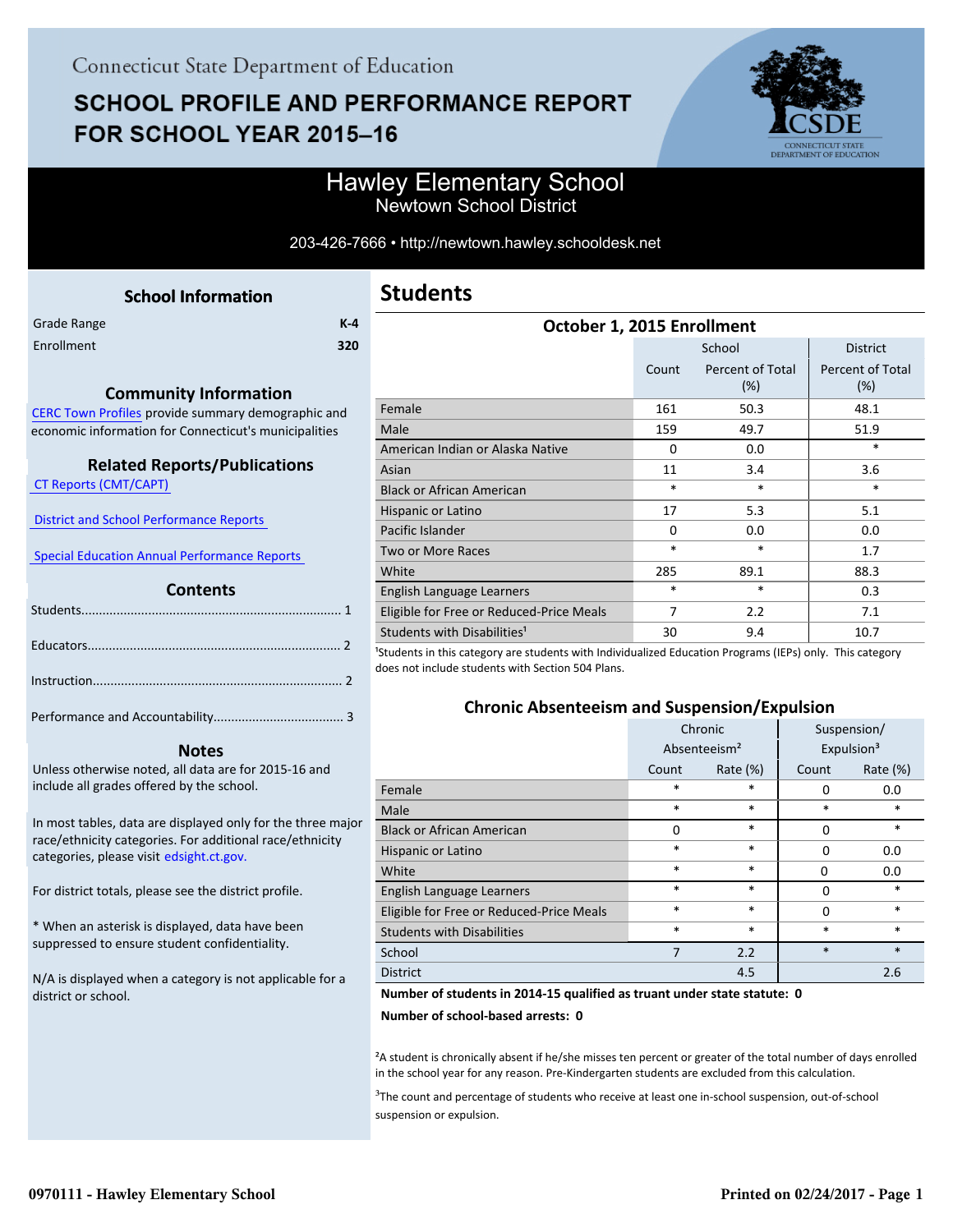# School Profile and Performance Report for School Year 2015-16 Hawley Elementary School Newtown School District

## **Educators**

### **Full-Time Equivalent (FTE)<sup>1</sup> Staff**

|                                                                 | <b>FTF</b>  |
|-----------------------------------------------------------------|-------------|
| <b>General Education</b>                                        |             |
| <b>Teachers and Instructors</b>                                 | 23.3        |
| Paraprofessional Instructional Assistants                       | 6.6         |
| <b>Special Education</b>                                        |             |
| Teachers and Instructors                                        | 2.0         |
| Paraprofessional Instructional Assistants                       | 6.1         |
| <b>Administrators, Coordinators and Department Chairs</b>       |             |
| School Level                                                    | 2.0         |
| Library/Media                                                   |             |
| Specialists (Certified)                                         | 1. $\Omega$ |
| <b>Support Staff</b>                                            | 0.6         |
| Instructional Specialists Who Support Teachers                  | 1.8         |
| Counselors, Social Workers and School Psychologists             | 1.0         |
| <b>School Nurses</b>                                            | 1.1         |
| <b>Other Staff Providing Non-Instructional Services/Support</b> | 9.5         |

<sup>1</sup>In the full-time equivalent count, staff members working part-time in the school are counted as a fraction of full-time. For example, a teacher who works half-time in a school contributes 0.50 to the school's staff count.

| <b>Educators by Race/Ethnicity</b>         |       |                         |                         |  |  |  |
|--------------------------------------------|-------|-------------------------|-------------------------|--|--|--|
|                                            |       | School                  | <b>District</b>         |  |  |  |
|                                            | Count | Percent of Total<br>(%) | Percent of Total<br>(%) |  |  |  |
| American Indian or Alaska<br><b>Native</b> | O     | 0.0                     | 0.2                     |  |  |  |
| Asian                                      | O     | 0.0                     | 0.9                     |  |  |  |
| <b>Black or African American</b>           | O     | 0.0                     | 0.5                     |  |  |  |
| Hispanic or Latino                         | 0     | 0.0                     | 1.6                     |  |  |  |
| Pacific Islander                           | O     | 0.0                     | 0.0                     |  |  |  |
| Two or More Races                          | O     | 0.0                     | 0.0                     |  |  |  |
| White                                      | 37    | 100.0                   | 96.9                    |  |  |  |

### **Classes Taught by Highly Qualified Teachers**²

|                                           | Percent of Total (%) |  |
|-------------------------------------------|----------------------|--|
| School                                    | 98.9                 |  |
| School Poverty Quartile: Low              |                      |  |
| State High Poverty Quartile Schools       | 97.6                 |  |
| <b>State Low Poverty Quartile Schools</b> | 99.6                 |  |

<sup>2</sup>Core academic classes taught by teachers who are fully certified to teach in that subject area.

#### **Classroom Teacher Attendance, 2014-15**

|                                             | School | <b>District</b> |
|---------------------------------------------|--------|-----------------|
| Average # of FTE Days Absent Due to Illness | 9.5    | 9.6             |
| or Personal Time                            |        |                 |

# **Instruction and Resources**

|                                       | <b>School Schedule</b> |                                  |          |  |
|---------------------------------------|------------------------|----------------------------------|----------|--|
| Days of Instruction                   | 183                    | <b>School Hours for Students</b> |          |  |
| <b>Hours of Instruction Per Year</b>  |                        | <b>Start Time</b>                | 09:05 AM |  |
| Grades 1-12 and Full-Day Kindergarten | 996                    | End Time                         | 03:37 PM |  |
| Half/Extended Day Kindergarten        | N/A                    |                                  |          |  |

### **Students with Disabilities Who Spend 79.1 to** 100 Percent of Time with Nondisabled Peers<sup>3</sup>

| Count  | Rate $(\%)$ |
|--------|-------------|
| $\ast$ | *           |
| $\ast$ | $\star$     |
| N/A    | N/A         |
| $\ast$ | $\ast$      |
| $\ast$ | $\ast$      |
| N/A    | N/A         |
| 6      | $\ast$      |
| 17     | 85.0        |
|        | 74.7        |
|        |             |

³Ages 6-21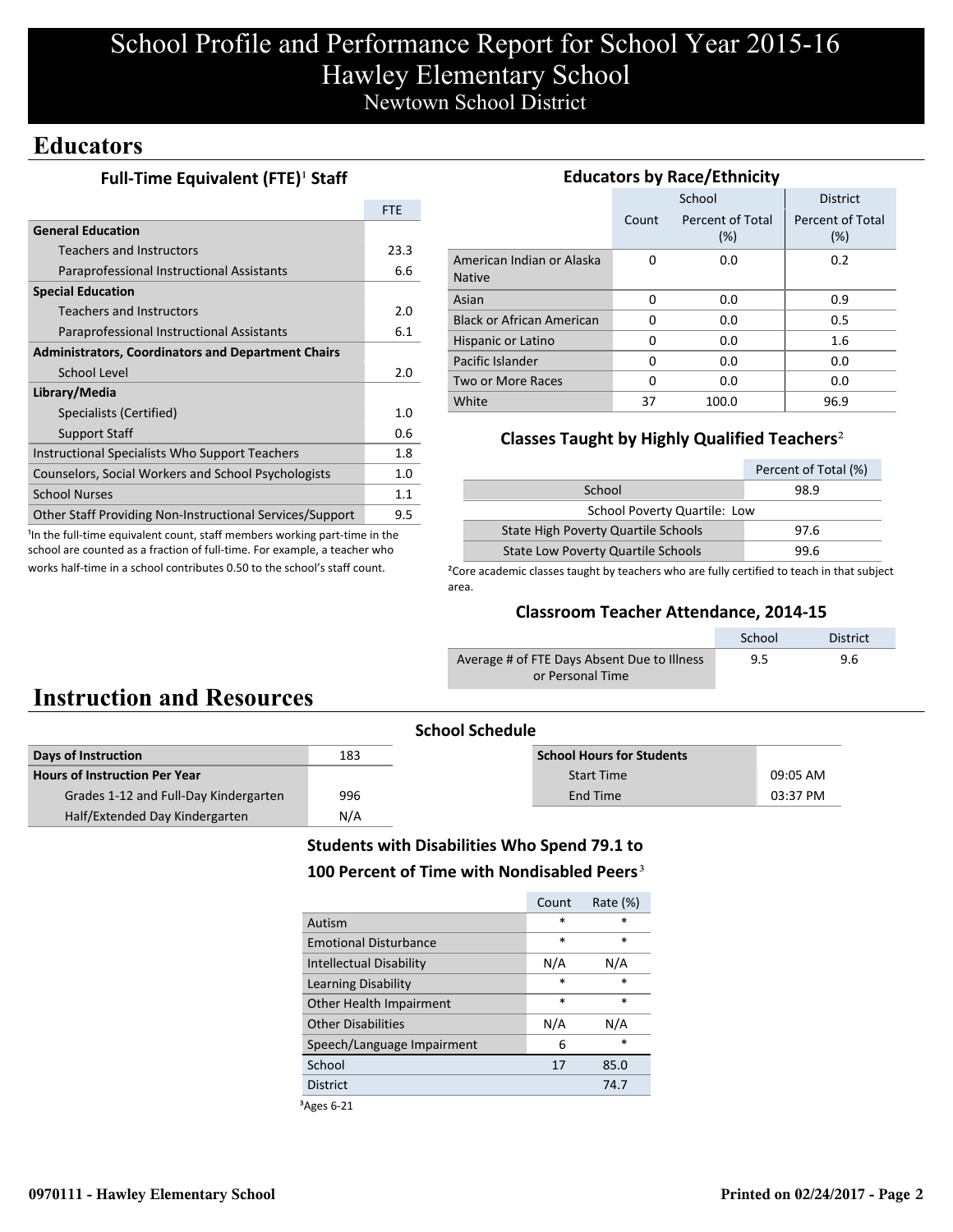# School Profile and Performance Report for School Year 2015-16 Hawley Elementary School Newtown School District

## **Performance and Accountability**

#### **School Performance Index (SPI)**

A School Performance Index (SPI) is the average performance of students in a subject area (i.e., ELA, Mathematics or Science) on the state summative assessments.The SPI ranges from 0-100. An SPI is reported for all students tested in a school and for students in each individual student group. Connecticut's ultimate target for an SPI is 75.

|                                              | <b>English Language Arts(ELA)</b> |            | <b>Math</b> |            | <b>Science</b> |            |
|----------------------------------------------|-----------------------------------|------------|-------------|------------|----------------|------------|
|                                              | Count                             | <b>SPI</b> | Count       | <b>SPI</b> | Count          | <b>SPI</b> |
| American Indian or Alaska Native             | 0                                 | N/A        | 0           | N/A        | 0              | N/A        |
| Asian                                        | $\ast$                            | $\ast$     | $\ast$      | *          | 0              | N/A        |
| <b>Black or African American</b>             | 0                                 | N/A        | 0           | N/A        | 0              | N/A        |
| Hispanic or Latino                           | 8                                 | $\ast$     | 8           | $\ast$     | $\Omega$       | N/A        |
| Native Hawaiian or Other Pacific Islander    | 0                                 | N/A        | 0           | N/A        | $\mathbf 0$    | N/A        |
| <b>Two or More Races</b>                     | $\ast$                            | $\ast$     | $\ast$      | *          | $\mathbf 0$    | N/A        |
| White                                        | 115                               | 81.8       | 115         | 78.1       | 0              | N/A        |
| English Language Learners                    | $\ast$                            | $\ast$     | $\ast$      | $\ast$     | 0              | N/A        |
| Non-English Language Learners                | $\ast$                            | $\ast$     | $\ast$      | $\ast$     | 0              | N/A        |
| Eligible for Free or Reduced-Price Meals     | $\ast$                            | $\ast$     | $\ast$      | $\ast$     | 0              | N/A        |
| Not Eligible for Free or Reduced-Price Meals | $\ast$                            | $\ast$     | $\ast$      | $\ast$     | 0              | N/A        |
| <b>Students with Disabilities</b>            | 17                                | $\ast$     | 17          | $\ast$     | $\mathbf 0$    | N/A        |
| <b>Students without Disabilities</b>         | 117                               | 82.7       | 117         | 80.1       | 0              | N/A        |
| <b>High Needs</b>                            | 22                                | 71.6       | 22          | 66.1       | 0              | N/A        |
| Non-High Needs                               | 112                               | 83.3       | 112         | 80.5       | 0              | N/A        |
| School                                       | 134                               | 81.4       | 134         | 78.2       | 0              | N/A        |

## **National Assessment of Educational Progress (NAEP): Percent At or Above Proficient1**

|                        | <b>NAEP 2015</b>   | <b>NAEP 2013</b> |          |
|------------------------|--------------------|------------------|----------|
| <b>READING</b>         | Grade 4<br>Grade 8 |                  | Grade 12 |
| Connecticut            | 43%                | 43%              | 50%      |
| <b>National Public</b> | 35%                | 33%              | 36%      |
| <b>MATH</b>            | Grade 4            | Grade 8          | Grade 12 |
| Connecticut            | 41%                | 36%              | 32%      |
| <b>National Public</b> | 39%                | 32%              | 25%      |

<sup>1</sup>NAEP is often called the "Nation's Report Card." It is sponsored by the U.S. Department of Education. This table compares Connecticut's performance to that of national public school students. Performance standards for state assessments and NAEP are set independently. Therefore, one should not expect performance results to be the same [across Smarter Balanced and NAEP. Instead, NAEP results are meant to](http://www.sde.ct.gov/sde/lib/sde/pdf/evalresearch/ct_naep_2015_results_by_performance_level.pdf) complement other state assessment data. To view student subgroup performance on NAEP, click here.

## **Physical Fitness Tests: Students Reaching Health Standard**²

|                      | Percent of Students by Grade <sup>3</sup> (%) |      |      |      | <b>All Tested Grades</b> |          |
|----------------------|-----------------------------------------------|------|------|------|--------------------------|----------|
|                      | $\overline{4}$                                | 6    | 8    | 10   | Count                    | Rate (%) |
| Sit & Reach          | 91.4                                          | N/A  | N/A  | N/A  | 70                       | 91.4     |
| Curl Up              | 98.6                                          | N/A  | N/A  | N/A  | 70                       | 98.6     |
| Push Up              | 78.6                                          | N/A  | N/A  | N/A  | 70                       | 78.6     |
| Mile Run/PACER       | 77.1                                          | N/A  | N/A  | N/A  | 70                       | 77.1     |
| All Tests - School   | 62.9                                          | N/A  | N/A  | N/A  | 70                       | 62.9     |
| All Tests - District | 73.5                                          | 78.8 | 71.5 | 71.9 |                          | 73.8     |

 $2$ The Connecticut Physical Fitness Assessment (CPFA) is administered to all students in Grades 4, 6, 8 and 10. The health-related fitness scores gathered through the CPFA should be used to educate and motivate children and their families to increase physical activity and develop lifetime fitness habits.

<sup>3</sup>Only students assessed in all four areas are included in this calculation.